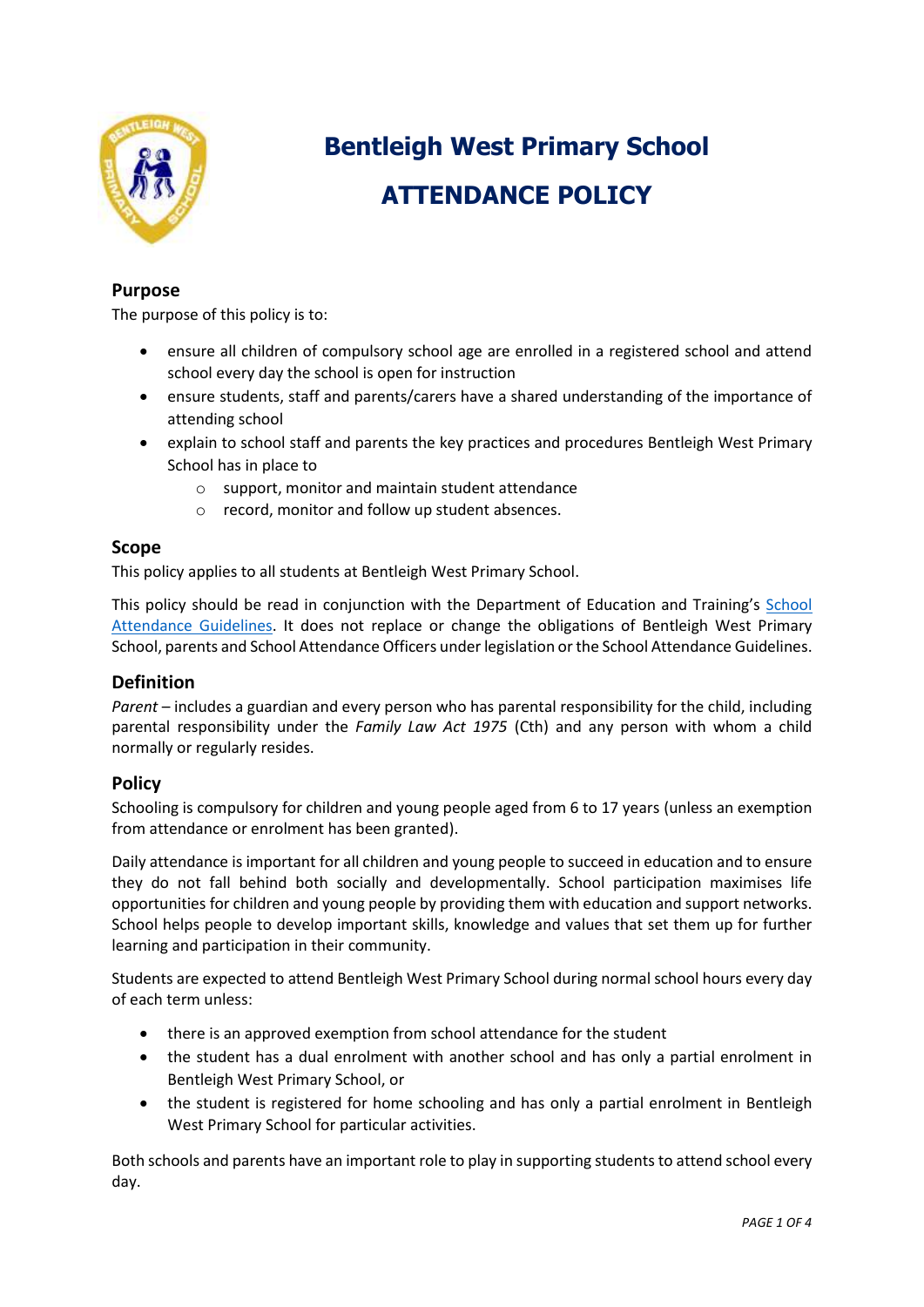Bentleigh West Primary School believes all students should attend school all day, every day when the school is open for instruction and is committed to working with its school community to encourage and support full school attendance.

Our school will identify individual students or cohorts who are vulnerable and whose attendance is at risk and/or declining and will work with these students and their parents to improve their attendance through a range of interventions and supports.

Students are committed to attending school every day, arriving on time and are prepared to learn. Our students are encouraged approach a teacher and seek assistance if there are any issues that are affecting their attendance.

Bentleigh West Primary School parents are committed to ensuring their child/children attend school on time every day when instruction is offered, to communicating openly with the school and providing valid explanations for any absence.

Parents will communicate with the relevant staff at Bentleigh West Primary School about any issues affecting their child's attendance and work in partnership with the school to address any concerns.

Parents will provide a reasonable explanation for their child's absence from school and endeavour to schedule family holidays, appointments and other activities outside of school hours.

## *Supporting and promoting attendance*

Bentleigh West Primary School's *Student Wellbeing and Engagement Policy* supports student attendance.

Our school also promotes student attendance by displaying posters encouraging school attendance and including these in the newsletter.

Student attendance and absence figures will appear on student half year and end of year reports.

#### *Recording attendance*

Bentleigh West Primary School must record student attendance twice per day. This is necessary to:

- meet legislative requirements
- discharge Bentleigh West Primary School's duty of care for all students

Attendance will be recorded by the classroom teacher 8.55am and 2.00pm each day using Compass. If students are in attendance at a school approved activity, the teacher in charge of the activity will record them as being present.

#### *Recording absences*

For absences where there is no exemption in place, a parent must provide an explanation on each occasion to the school.

Parents should notify Bentleigh West Primary School of absences by:

- logging into Compass and recording the student's planned or unplanned absence
- phoning the school.

If a student is absent on a particular day and the school has not been previously notified by a parent, or the absence is otherwise unexplained, Bentleigh West Primary School will notify parents by SMS. Bentleigh West Primary School will attempt to contact parents as soon as practicable on the same day of the unexplained absence, allowing time for the parent to respond.

If contact cannot be made with the parent (due to incorrect contact details), the school will attempt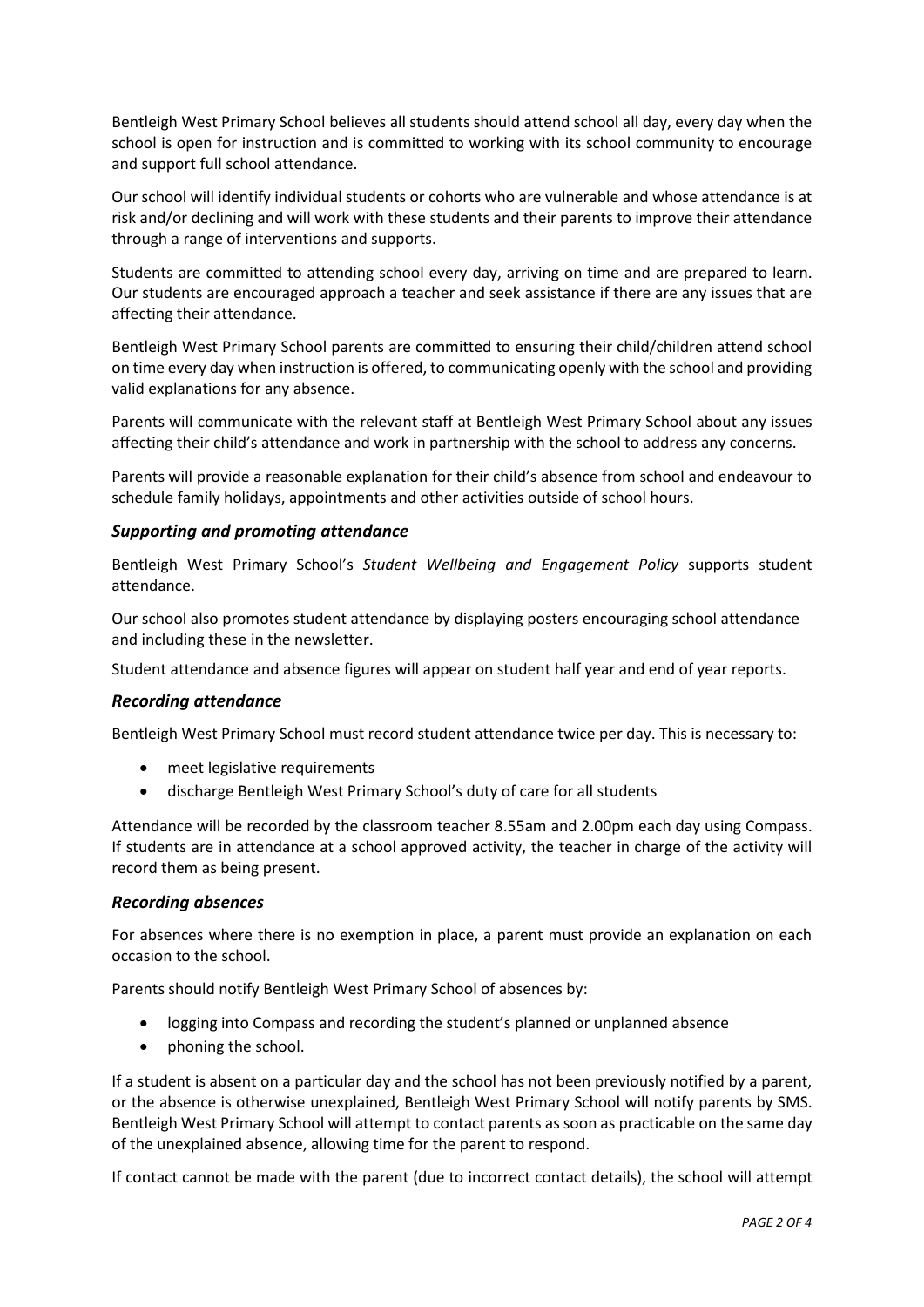to make contact with any emergency contact/s nominated on the student's file held by the school, where possible, on the day of the unexplained absence.

Bentleigh West Primary School will keep a record of the reason given for each absence. The principal will determine if the explanation provided is a **reasonable excuse** for the purposes of the parent meeting their responsibilities under the *Education Training Reform Act 2006* and the School Attendance Guidelines.

If Bentleigh West Primary School considers that the parent has provided a **reasonable excuse** for their child's absence the absence will be marked as '**authorised absence**'.

If the school determines that no reasonable excuse has been provided, the absence will be marked as '**unauthorised absence**'.

The Principal has the discretion to accept a reason given by a parent for a student's absence. The Principal will generally excuse:

- medical and dental appointments, where out of hours appointments are not possible or appropriate
- bereavement or attendance at the funeral of a relative or friend of the student, including a student required to attend Sorry Business
- school refusal, if a plan is in place with the parent to address causes and support the student's return to school
- cultural observance if the parent/carer notifies the school in advance
- family holidays where the parent notifies the school in advance.

If no explanation is provided by the parent within 5 school days of an absence, it will be recorded as an 'unexplained absence' and recorded on the student's file.

Parents will be notified if an absence has not been excused.

#### *Managing non-attendance and supporting student engagement*

Where absences are of concern due to their nature or frequency, or where a student has been absent for more than five days, Bentleigh West Primary School will work collaboratively with parents, the student, and other professionals, where appropriate, to develop strategies to improve attendance, including:

- establishing an Attendance Student Support Group
- implementing a Return to School Plan
- implementing an Individual Learning Plan
- arranging for assistance from relevant student wellbeing staff.

We understand from time to time that some students will need additional supports and assistance, and in collaboration with the student and their family, will endeavour to provide this support when it is required,

#### *Referral to School Attendance Officer*

If Bentleigh West Primary School decides that it has exhausted strategies for addressing a student's unsatisfactory attendance, we may, in accordance with the School Attendance Guidelines refer the non-attendance to a School Attendance Officer in the South Eastern Regional Office for further action.

If, from multiple attempts to contact with a parent, it becomes apparent that a student will not be returning to the school, the principal may make a referral to a School Attendance Officer if: